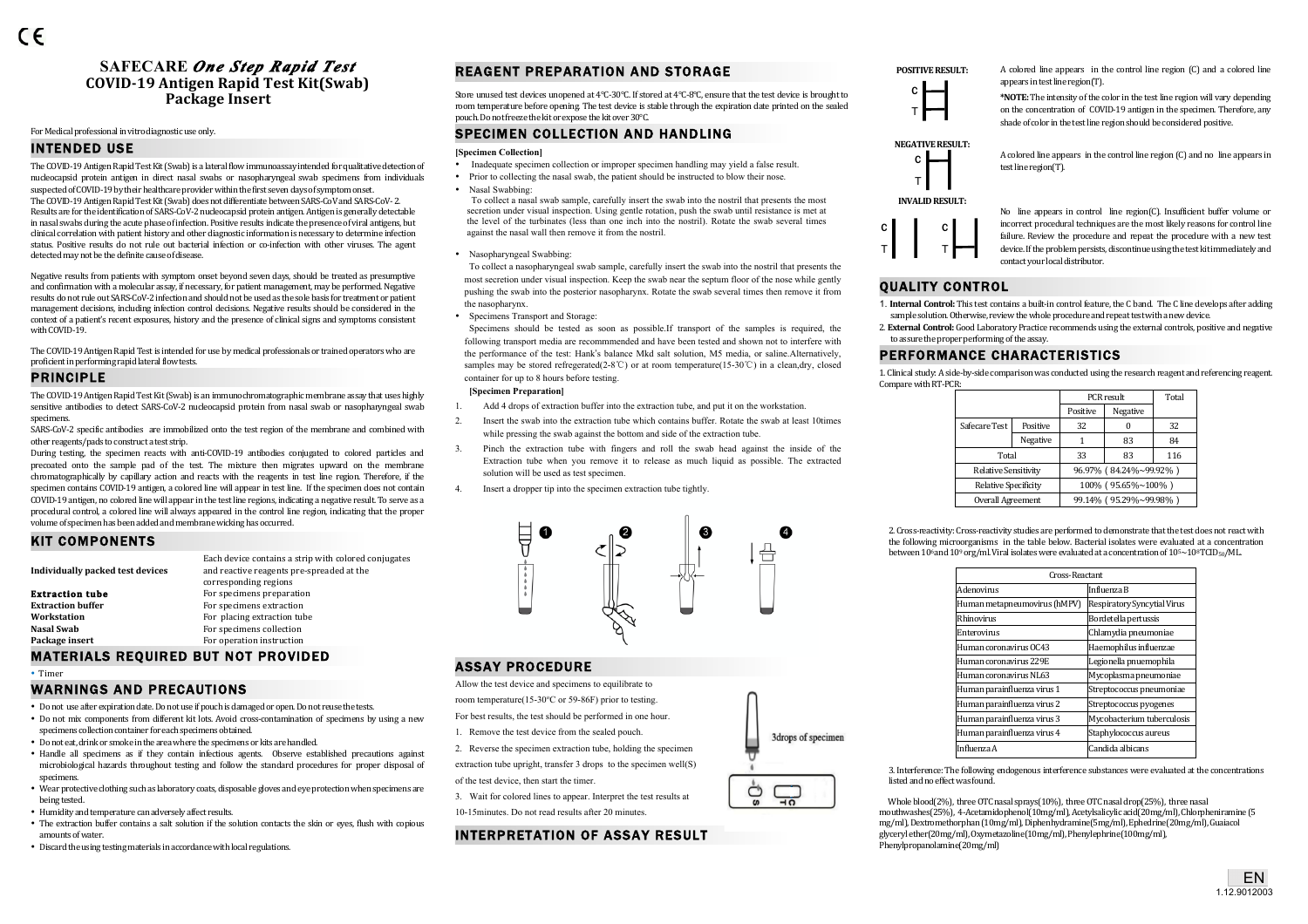# LIMITATIONS OF TEST

1. For professional in vitro diagnostic use and should be only for the detection of SARS-CoV-2 antigen, not for any other viruses or pathogens.

2. This test detects both viable (live) and non-viable SARS-CoV-2. Test performance depends on the amount of virus (antigen) in the sample and may or may not correlate with viral culture results performed on the same sample.

3.The performance was evaluated using the procedures provided in this product insert only. Modifications to these procedures may alter the performance of the test.

4.A negative test result may occur if the level of antigen in a sample is below the detection limit of the test. If the test result is negative but clinical symptoms persist, additional testing using other clinical methods is recommended. As with all diagnostic tests, a confirmed diagnosis should only be made by physician after all clinical and laboratory findings have been evaluated.

5. Negative test results are not intended to rule in other non-SARS viral or bacterial infections.

6.Positive and negative predictive values are highly dependent on prevalence. False positive test results are more likely during periods of low COVID activity when prevalence is moderate to low.

7. False negative results may occur if a specimen is improperly collected, transported, or handled.

8.Children tend to shed virus for longer periods of time than adults, which may result in differences in sensitivity between children and adults.

9.If the differentiation of specific SARS viruses and strains is needed, additional testing, in consultation with state or local public health departments, is required.

### REFERENCES

1. Weiss SR, Leibowitz JL. Coronavirus pathogenesis. Adv Virus Res 2011;81:85-164.

- 2. Masters PS, Perlman S. Coronaviridae. In: Knipe DM, Howley PM, eds. Fields virology. 6th ed. Lippincott Williams & Wilkins, 2013:825-58.
- 3. Su S, Wong G, Shi W, et al. Epidemiology, genetic recombination, and pathogenesis of coronaviruses. Trends Microbiol 2016;24:490 -502.
- 4. Cui J, Li F, Shi ZL. Origin and evolution of pathogenic coronaviruses. Nat Rev Microbiol 2019;17:181 -192.
- 5. Wong G, Liu W, Liu Y, Zhou B, Bi Y, Gao GF. MERS, SARS, and Ebola: the role of super-spreaders in infectious disease. Cell Host Microbe 2015;18:398-401.

## INDEX OF SYMBOLS

|                                      | Do not reuse          | IVD       | For in vitro diagnostic use only                       |
|--------------------------------------|-----------------------|-----------|--------------------------------------------------------|
| $-30^{\circ}$ C<br>$4^{\circ}$ c $-$ | Stored between 4-30°C |           | Consult instruction for use                            |
| ୷                                    | Date of Manufacture   | LOT       | Lot number                                             |
|                                      | Use-by date           | Σ,        | Contains sufficient for <n> tests</n>                  |
| لمه                                  | Manufacturer          | REP<br>EC | Authorized Representative in the European<br>Community |

#### Safecare Biotech(Hangzhou) Co., Ltd.



Building 2/203, No.18 Haishu Rd, Cangqian Sub-district

Yuhang District Hangzhou, 311121, China



Erlenweg 13, 49076 Osnabrück, Germany NIC GmbH

Version No.: 03 Effective Date: 12.11.2020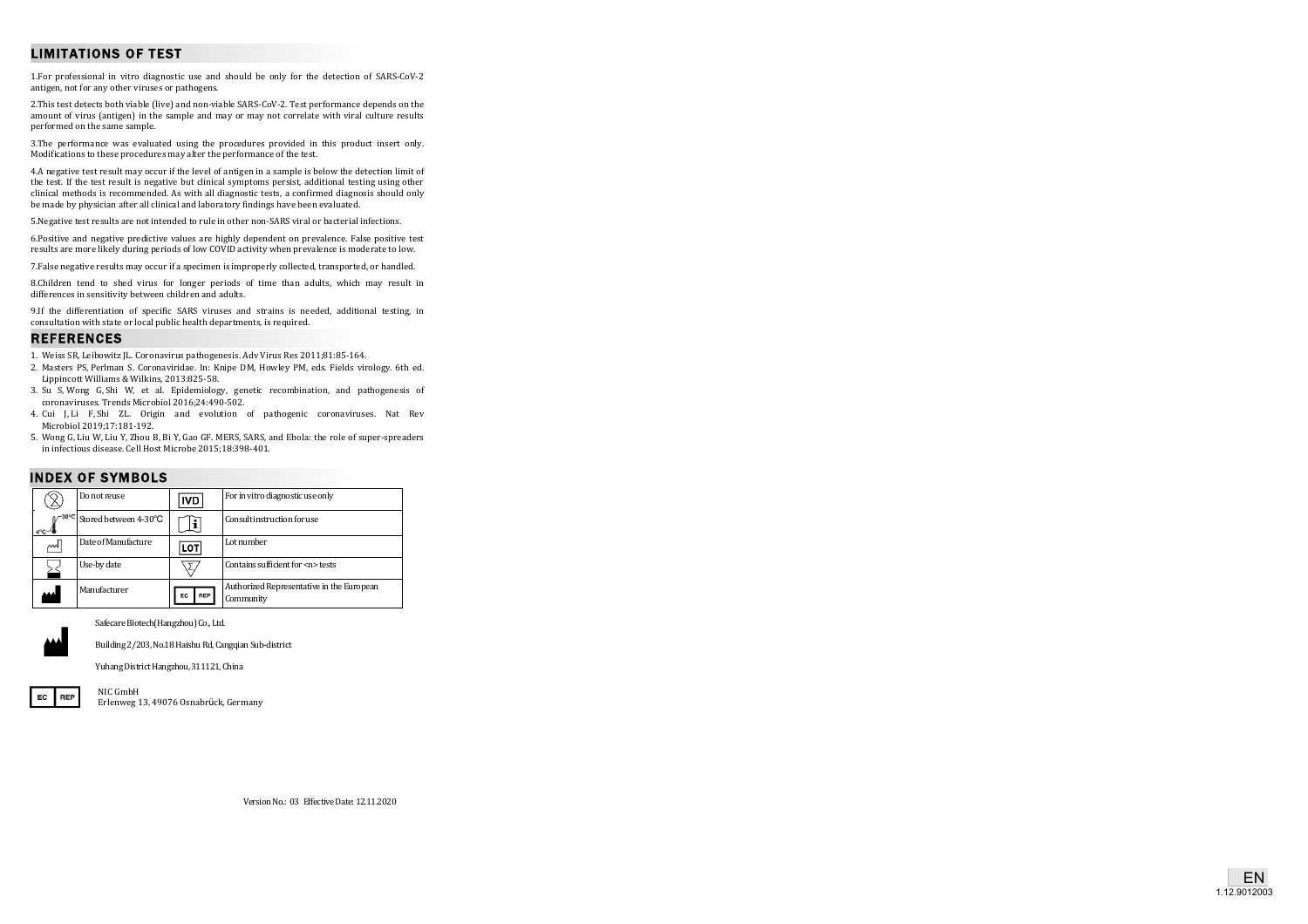# **SAFECARE** *One Step Rapid Test* **COVID-19 Antigen-Schnelltestkit (Abstrich)** Packungsbeilage

# Nur zur professionellen In-vitro-Diagnostik

# VERWENDUNGSZWECK

Das COVID-19-Antigen-Schnelltestkit (Abstrich) ist ein Lateral-Flow-Immunoassay zum qualitativen Nachweis von Nucleocapsid-Protein-Antigen in direkten Nasenabstrich oder Nasopharyngealabstrichproben von Personen, bei denen der Arzt innerhalb der ersten sieben Tage nach Symptom Verdacht auf COVID-19 hat Beginn.

Das COVID-19-Antigen-Schnelltestkit (Abstrich) unterscheidet nicht zwischen SARS-CoV und SARS-CoV-2.

Die Ergebnisse beziehen sich auf die Identifizierung des SARS-CoV-2-Nucleocapsid-Proteinantigens. Das Antigen ist im Allgemeinen in Nasentupfern während der akuten Phase der Infektion nachweisbar. Positive Ergebnisse weisen auf das Vorhandensein viraler Antigene hin, aber eine klinische Korrelation mit der Anamnese und anderen diagnostischen Informationen ist erforderlich, um den Infektionsstatus zu bestimmen. Positive Ergebnisse schließen eine bakterielle Infektion oder eine Koinfektion mit anderen Viren nicht aus. Der nachgewiesene Wirkstoff ist möglicherweise nicht die eindeutige Ursache der Krankheit.

Negative Ergebnisse von Patienten mit Symptomen, die länger als sieben Tage andauern, sollten als vermutlich infiziert behandelt werden, und eine Bestätigung mit einem molekularen Assay, falls erforderlich, für das Patientenmanagement durchgeführt werden. Negative Ergebnisse schließen eine SARS-CoV-2-Infektion nicht aus und sollten nicht als alleinige Grundlage für Entscheidungen zur Behandlung oder zum Patientenmanagement, einschließlich Entscheidungen zur Infektionskontrolle, verwendet werden. Negative Ergebnisse sollten im Zusammenhang mit den jüngsten Expositionen, der Anamnese und dem Vorhandensein klinischer Anzeichen und Symptome eines Patienten im Einklang mit COVID-19 berücksichtigt werden.

Der COVID-19-Antigen-Schnelltest ist für medizinische Fachkräfte oder geschulte Bediener vorgesehen, die sich mit schnellen Querflusstests auskennen.

#### PRINZIP

Das COVID-19-Antigen-Schnelltestkit (Abstrich) ist ein immunochromatographischer Membrantest, bei dem hochempfindliche Antikörper zum Nachweis von SARS-CoV-2-Nucleocapsid-Protein aus Nasentupfer- oder Nasopharynx-Tupferproben verwendet werden.

SARS-CoV-2-spezifische Antikörper werden auf der Testregion der Membran immobilisiert und mit anderen Reagenzien / Pads kombiniert, um einen Teststreifen herzustellen.

Während des Tests reagiert die Probe mit Anti-COVID-19-Antikörpern, die an farbige Partikel konjugiert und auf das Probenkissen des Tests vorbeschichtet sind. Das Gemisch wandert dann durch Kapillarwirkung chromatographisch auf der Membran nach oben und reagiert mit den Reagenzien im Testlinienbereich. Wenn die Probe COVID-19-Antigen enthält, erscheint daher eine farbige Linie in der Testlinie. Wenn die Probe kein COVID-19-Antigen enthält, erscheint in den Testlinienregionen keine farbige Linie, was auf ein negatives Ergebnis hinweist. Um als Verfahrenskontrolle zu dienen, erscheint immer eine blau gefärbte Linie im Kontrolllinienbereich, und die blaue Farbe ändert sich während des Tests von blau nach rot, was anzeigt, dass das richtige Probenvolumen hinzugefügt wurde und ein Membrandocht aufgetreten ist.

### KIT-KOMPONENTEN

|                              | Jede Vorrichtung enthält einen Streifen mit farbigen |
|------------------------------|------------------------------------------------------|
| Einzeln verpackte Testgeräte | Konjugaten und reaktiven Reagenzien, die in den      |
|                              | entsprechenden Regionen vorverteilt sind             |
| <b>Extraktionsrohr</b>       | Zur Probenvorbereitung                               |
| <b>Extraktionspuffer</b>     | Zur Probenentnahme                                   |
| Workstation                  | Arbeitsplatz                                         |
| Nasenabstrich                | Zur Probenentnahme                                   |
| Packungsbeilage              | Zur Bedienungsanleitung                              |

# Zusätzlich benötigte Materialien NICHT VORGESEHEN

• Stopuhr

# WARNHINWEISE UND VORSICHTSMASSNAHMEN

- Nicht nach Ablaufdatum verwenden. Nicht verwenden, wenn der Beutel beschädigt oder offen ist. Verwenden Sie die Tests nicht erneut.
- Mischen Sie keine Komponenten aus verschiedenen Kit-Chargen. Vermeiden Sie eine Kreuzkontamination der Proben, indem Sie für jede erhaltene Probe einen neuen Probensammelbehälter verwenden.
- Essen, trinken oder rauchen Sie nicht in dem Bereich, in dem die Proben oder Kits gehandhabt werden.
- Behandeln Sie alle Proben so, als ob sie Infektionserreger enthalten. Beachten Sie während der Tests die festgelegten Vorsichtsmaßnahmen gegen mikrobiologische Gefahren und befolgen Sie die Standardverfahren für die ordnungsgemäße Entsorgung von Proben.
- Tragen Sie beim Testen von Proben Schutzkleidung wie Laborkittel. Einweghandschuhe und Augenschutz.
- Luftfeuchtigkeit und Temperatur können die Ergebnisse beeinträchtigen.
- Der Extraktionspuffer enthält eine Salzlösung, wenn die Lösung die Haut oder die Augen berührt und mit reichlich Wasser spült.
- Entsorgen Sie die verwendeten Prüfmaterialien gemäß den örtlichen Vorschriften. Feuchtigkeit und Temperatur können das Testergebnis beeinflussen.

# REAGENZVORBEREITUNG UND LAGERUNGSHINWEISE

Lagern Sie nicht verwendete Testgeräte ungeöffnet bei 4<sup>°</sup> C-30<sup>°</sup> C. Bei Lagerung bei 4<sup>°</sup> C bis 8<sup>°</sup> C ist sicherzustellen, dass das Testgerät vor dem Öffnen auf Raumtemperatur gebracht wird. Das Testgerät ist bis zum auf dem versiegelten Beutel aufgedruckten Verfallsdatum stabil. Das Kit nicht einfrieren oder Temperaturen über 30<sup>°</sup> C aussetzen.

## PROBENSAMMLUNG UND HANDLING

#### **[Probenentnahme]**

• Eine unzureichende Probenentnahme oder unsachgemäße Probenhandhabung kann zu falschen<br>Ergebnissen führen.

• Vor dem Sammeln des Nasentupfers sollte der Patient angewiesen werden, sich die Nase zu putzen.

#### • Nasentupfer:

Um eine Nasentupferprobe zu entnehmen, führen Sie den Tupfer vorsichtig in das Nasenloch ein, das unter Sichtprüfung das meiste Sekret aufweist. Drücken Sie den Tupfer mit einer leichten Drehung, bis der Widerstand in Höhe der Turbinaten erreicht ist (weniger als 1 Zoll in das Nasenloch). Drehen Sie den Tupfer mehrmals gegen die Nasenwand und entfernen Sie ihn dann aus dem Nasenloch.

#### • Nasopharyngealabstrich:

Um eine nasopharyngeale Tupferprobe zu entnehmen, führen Sie den Tupfer vorsichtig in das Nasenloch ein, das unter Sichtprüfung das meiste Sekret aufweist. Halten Sie den Tupfer in der<br>Nähe des Septumbodens der Nase, während Sie den Tupfer vorsichtig in den hinteren Nasopharynx drücken. Drehen Sie den Tupfer mehrmals und entfernen Sie ihn dann aus dem Nasopharynx.

• Transport und Lagerung von Proben:<br>• Transport und Lagerung von Proben:<br>Die Proben sollten so bald wie möglich ausgewertet werden. Wenn ein Transport der Proben erforderlich ist, werden die folgenden Transportmedien empfohlen und getestet worden. Es wurde<br>gezeigt, dass sie die Durchführung des Tests nicht beeinträchtigen: Hanks Balance-Mkd-Salzlösung. M5-Medium oder Kochsalzlösung Alternativ können die Proben vor dem Testen bis zu 8 Stunden in einem sauberen, trockenen und geschlossenen Behälter gekühlt (2-8 ° C) oder bei Raumtemperatur (15-30 °C) gelagert werden.

**[Probenvorbereitung]** 5. G. Tropien Extraktionsputter in das Extraktionsröhrchen ein, das Puffer enthält. Drehen Sie den Tupfer mindestens 10 Mal, während Sie den Tupfer gegen den Boden und die Seite des Extraktionsrohrs

drücken. 7. Drücken Sie das Extraktionsröhrchen mit den Fingern zusammen und rollen Sie den Tupferkopf gegen die Innenseite des Extraktionsröhrchens, wenn Sie es entfernen, um so viel Flüssigkeit wie möglich freizusetzen. Die extrahierte Lösung wird als Testprobe verwendet. 8. Führen Sie eine Tropfspitze fest in das Probenentnahmeröhrchen ein**.**



# ASSAY-VERFAHREN

Lassen Sie das Testgerät und die Proben vor dem Testen auf Raumtemperatur äquilibrieren(15-30 ℃ oder 59-86 ℉). Für das beste Ergebniss sollte der Test innerhalb einer Stunde durchgeführt werden

1. Entfernen Sie das Testgerät aus dem versiegelten Beutel. 2. Drehen Sie das Probenentnahmeröhrchen um und halten Sie die Probe Extraktionsröhrchen aufrecht, 3 Tropfen in die Probenvertiefung (S) geben. Starten Sie dann den Timer. 3. Warten Sie, bis farbige Linien angezeigt werden. Interpretieren

Sie die Testergebnisse bei 10-15

Minuten. Lesen Sie die Ergebnisse nicht nach 20 Minuten.

# INTERPRETATION DES ASSAY-ERGEBNISSES



**POSITIVES ERGEBNIS:** Eine farbige Linie erscheint im Kontrolllinienbereich (C) und eine farbige Linie erscheint im Testlinienbereich (T).

> \***HINWEIS**: Die Intensität der Farbe im Testlinienbereich hängt von der Konzentration des COVID-19-Antigens in der Probe ab. Daher sollte jeder Farbton im Bereich der Testlinie als positiv angesehen werden.

# **NEGATIVES ERGEBNIS:**



T

I

C T Im Kontrolllinienbereich (C) wird keine Linie angezeigt. Unzureichendes Puffervolumen oder falsche Verfahrenstechniken sind die wahrscheinlichsten Gründe für einen Ausfall der Steuerleitung. Überprüfen

Im Kontrolllinienbereich (C) erscheint eine farbige Linie und im

Testlinienbereich (T) erscheint keine Linie.

# QUALITÄTSKONTROLLE

T

- 1. **Interne Kontrolle:** Dieser Test enthält eine integrierte Kontrollfunktion, das C-Band. Die C-Linie entwickelt sich nach Zugabe der Probenlösung. Überprüfen Sie andernfalls den gesamten Vorgang und wiederholen Sie
- **Externe Externe Berlin und Experimental and Externe** in the Externent of the Externes and Externes in the Externe<br>
Kontrollen zu verwenden, um die ordnungsgemäße Durchführung des Assays sicherzustellen.

# LEISTUNGSMERKMALE

1. Klinische Studie: Ein Nebeneinander-Vergleich wurde unter Verwendung des Forschungsreagenzes und des Referenzierungsreagenz durchgeführt. Vergleiche mit RT-PCR:

|  |                                                                    |         | PCR-Ergebnis           |                        | Gesamt |
|--|--------------------------------------------------------------------|---------|------------------------|------------------------|--------|
|  |                                                                    |         | Positiv                | Negativ                |        |
|  | Safecare - Test                                                    | Positiv | 32                     |                        | 32     |
|  |                                                                    | Negativ |                        | 83                     | 84     |
|  | Gesamt                                                             |         | 33                     | 83                     | 116    |
|  | Relative Sensitivität<br>Relative Spezifität<br>Gesamtvereinbarung |         |                        | 96.97% (84.24%~99.92%) |        |
|  |                                                                    |         |                        | 100% (95.65%~100%)     |        |
|  |                                                                    |         | 99.14% (95.29%~99.98%) |                        |        |

2. Kreuzreaktivität: Kreuzreaktivitätsstudien werden durchgeführt, um zu zeigen, dass der Test nicht mit den folgenden Mikroorganismen in der folgenden Tabelle reagiert. Bakterienisolate wurden bei einer Konzentration zwischen 106 und 109 org / ml bewertet. Virusisolate wurden bei einer Konzentration von 105  $\sim$  108 TCID50 / ML bewertet

| Kreuzreaktant                      |  |  |
|------------------------------------|--|--|
| Influenza B                        |  |  |
| <b>Respiratory Syncytial Virus</b> |  |  |
| Bordetella pertussis               |  |  |
| Chlamydia pneumoniae               |  |  |
| Haemophilus influenzae             |  |  |
| Legionella pnuemophila             |  |  |
| Mycoplasma pneumoniae              |  |  |
| Streptococcus pneumoniae           |  |  |
| Streptococcus pyogenes             |  |  |
| Mycobacterium tuberculosis         |  |  |
| Staphylococcus aureus              |  |  |
| Candida albicans                   |  |  |
|                                    |  |  |

3drops of specimen

Õ

3. Interferenz: Die folgenden endogenen Interferenzsubstanzen wurden bei den angegebenen Konzentrationen bewertet und es wurde keine Wirkung festgestellt.

Vollblut (2%), drei OTC-Nasensprays (10%), drei OTC-Nasentropfen (25%), drei Nasenmundwässer (25%), 4-Acetamidophenol (10 mg / ml), Acetylsalicylsäure (20 mg / ml), Chlorpheniramin (5 mg / ml), Dextromethorphan (10 mg / ml), Diphenhydramin (5 mg / ml), Ephedrin (20 mg / ml), Guajakollycerylether  $(20 \text{ mg }/\text{ml})$ , Oxymetazolin  $(10 \text{ mg }/\text{ml})$ , Phenylephrin  $(100 \text{ mg }/\text{ml})$ , Phenylpropanolamin  $(20 \text{ mg }/\text{ml})$ .

C

Sie den Vorgang und wiederholen Sie den Vorgang mit einem neuen Testgerät. Wenn das Problem weiterhin besteht, stellen Sie die Verwendung des Testkits sofort ein und wenden Sie sich an Ihren örtlichen Händler.

- den Test mit einem neuen Gerät.<br>2. Externe Kontrolle: In der guten Laborpraxis wird empfohlen, die positiven und negativen externen
-